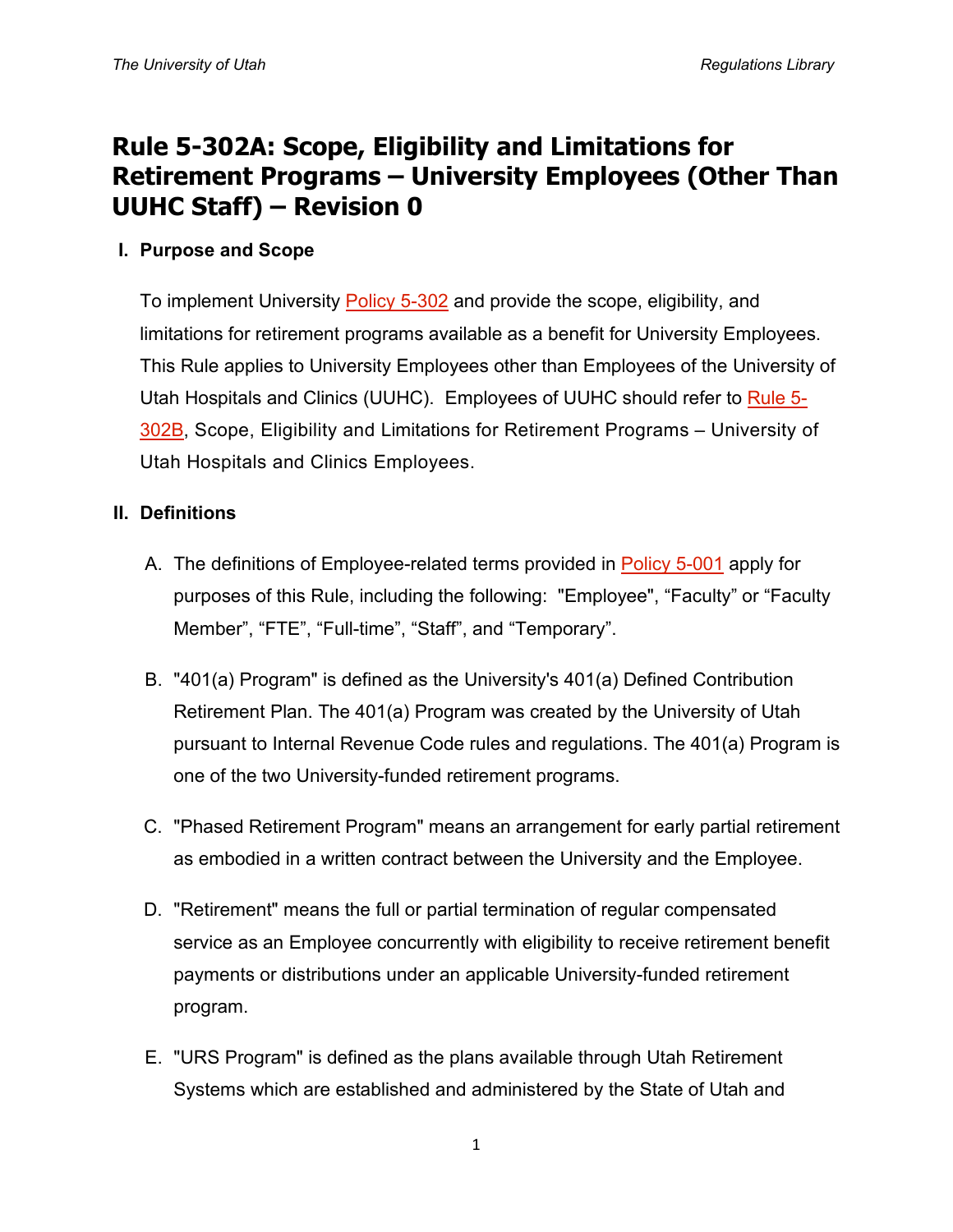governed by Utah law. The "URS Program" includes the Public Employees Noncontributory Retirement System, Public Employees Contributory Retirement System, 401(k) Plan, Public Safety Retirement System, Tier 2 Public Employees Noncontributory Retirement System, and Tier 2 Public Safety Retirement System. The URS Program is the other University-funded retirement program.

#### **III. Rule**

- A. General Eligibility for University-funded Retirement Programs
	- 1. Except as provided in paragraph 2, the following Employees are eligible to participate in a University-funded retirement program for University Employees (either the 401(a) Program or URS Program, as determined in accordance with this Rule):
		- a. Employees, other than Faculty Members, who are assigned to positions which are not Temporary and have an FTE of 50% or greater.
		- b. Faculty Members meeting one of the following criteria as to percentage of full-time equivalent (including any effort for which compensation is paid by external entities):
			- i. Faculty Members employed in a Tenure-line (Tenured or Tenure-track) position(s) at 50% FTE or greater, or at 37.5% or greater pursuant to a nine-month employment contract which is to be paid out over a twelvemonth period.
			- ii. Faculty Members employed in a faculty position(s) other than a Tenure-line category (i.e., in a Career-line, Adjunct, or Visiting Faculty category position) at 50% FTE or greater, who have an appointment that is not Temporary
			- iii. When an individual is employed in two or more distinct Faculty positions (e.g., having two joint appointments to tenure-line positions in separate units, or having a career-line appointment and a tenure-line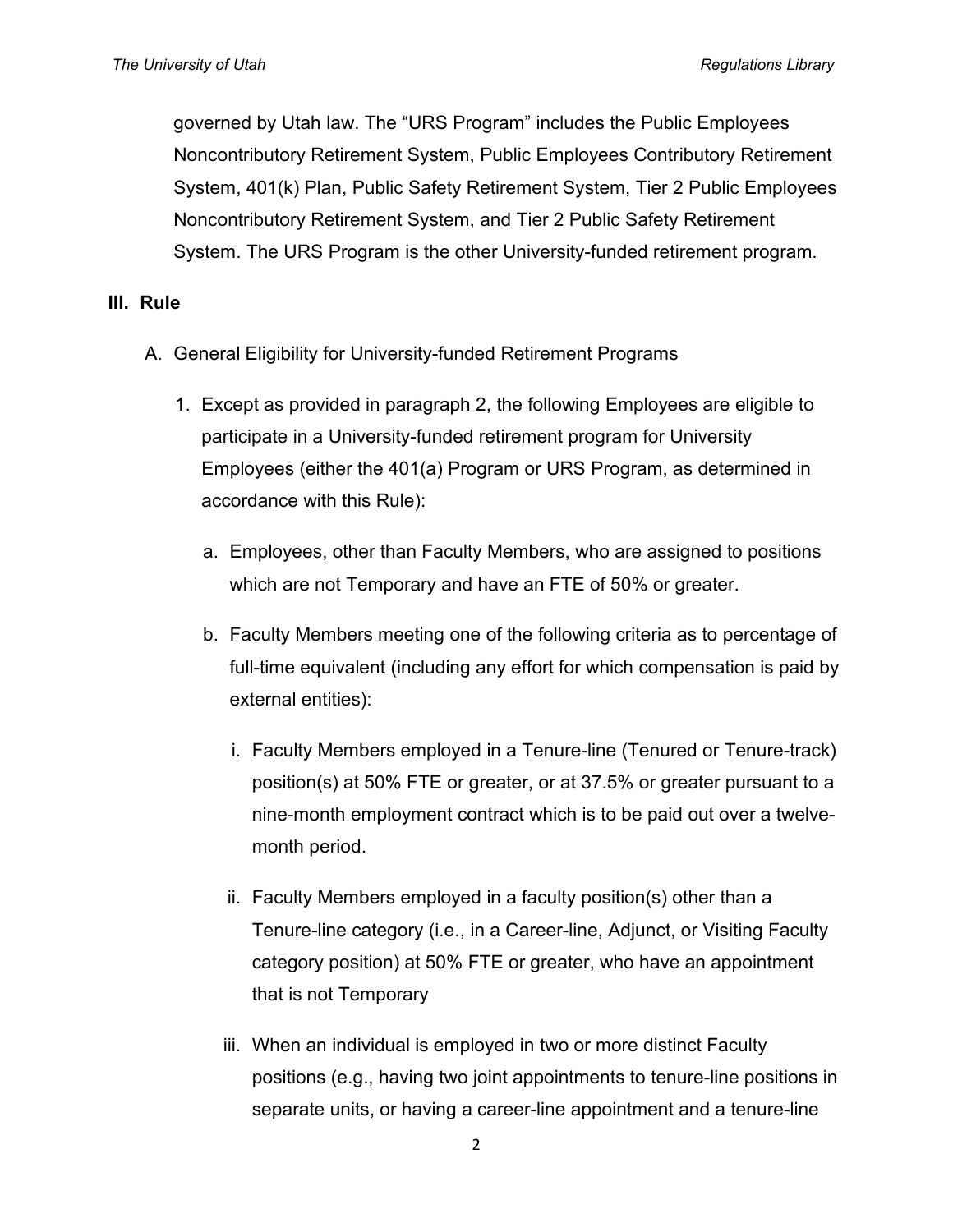appointment in two separate units) the percentage of FTE for all of that person's Employee positions will be combined to determine the overall FTE for that Employee, for purposes of applying these eligibility criteria.

- c. Persons on a partial retirement status pursuant to the University's Phased Retirement Program.
- 2. The following Employees are not eligible to participate in any Universityfunded retirement program, (but may participate in a Supplemental Retirement Plan on a voluntary basis as described in Part III.E below):
	- a. Employees who are assigned to positions which are Temporary; provided that if the individual is in fact employed in such a position for more than nine months (or as otherwise required by Utah Law), shall be enrolled and begin participation in the appropriate University-funded retirement program within 60 days after the end of such nine-month period of employment.
	- b. Employees whose assigned positions do not meet the minimum percentage of FTE specified in III.A.1.a and III.A.1.b above; provided that if the Employee actually works in such position for 20 or more hours per week each week during a nine-month period, the employee shall be enrolled and begin participation in the appropriate University-funded retirement program within 60 days after the end of such nine-month period of employment.
	- c. Students whose employment status with the University does not satisfy the requirements of paragraph III.A.1.a above.
	- d. Medical interns and residents, postdoctoral fellows, teaching and research assistants, teaching fellows, and other educational trainees.

3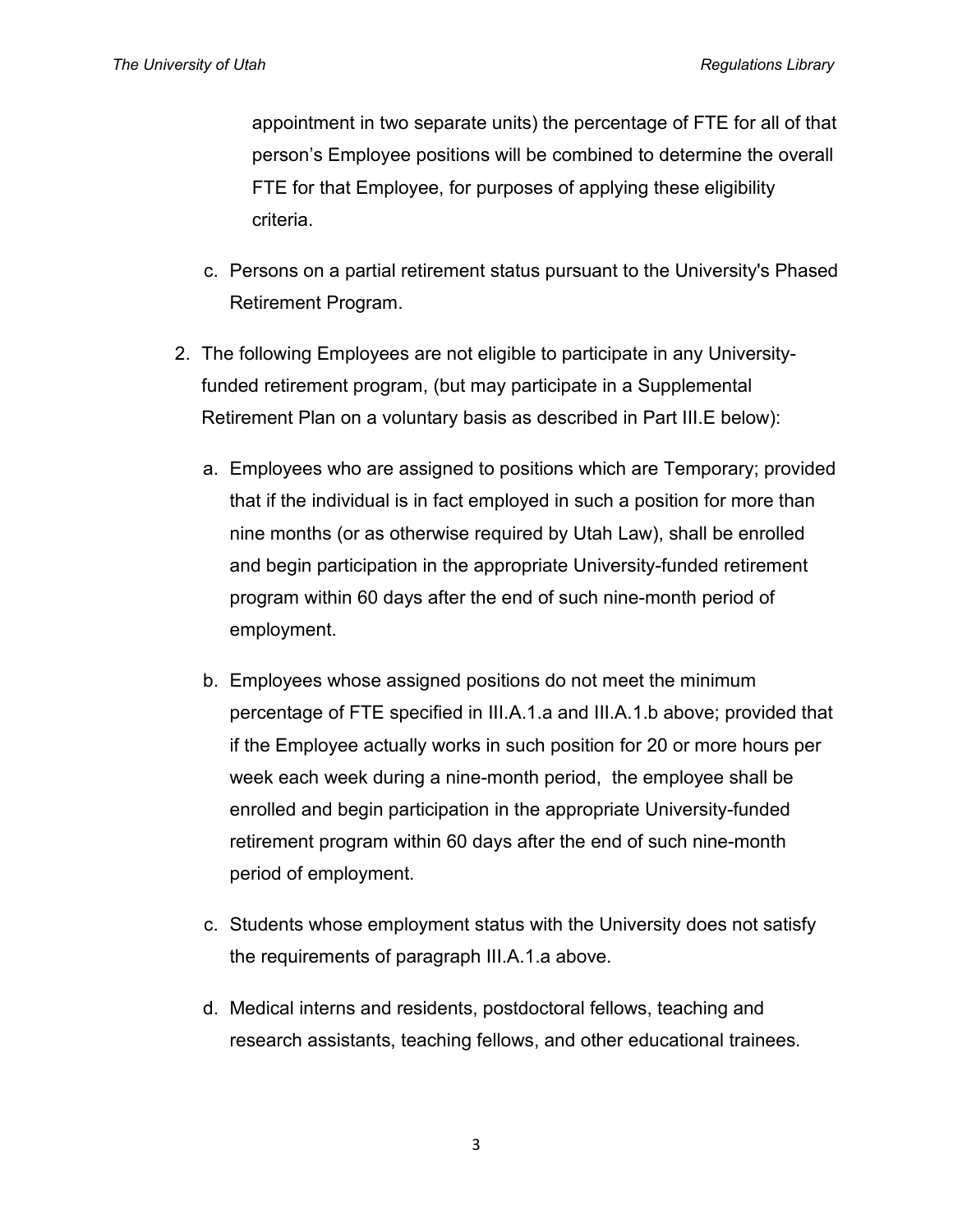- e. Employees serving as exchange Employees from outside the state, including Employees participating in the J1 Visa Exchange Visitor Program or Optional Practical Training through the U.S. Citizenship and Immigration Service.
- B. Selection of Appropriate Retirement Program
	- 1. An eligible individual who was in the employment of the University on December 31, 1978 will be enrolled permanently in the Retirement Program elected by the Employee on or before that date.
	- 2. An eligible individual who enters eligible employment with the University on or after January 1, 1979 shall (except as otherwise required or allowed by Utah law) be enrolled in the retirement program applicable to the group to which the eligible individual's position is classified by the University. Effective October 1, 2015, in accordance with the Utah System of Higher Education Guidelines for Retirement Programs, the University classifies the following groups to be eligible for participation in either (a) the appropriate URS Program or (b) the University 401(a) Program:
		- a. Employees who are employed in the University's Department of Public Safety as (i) a law enforcement officer, correctional officer, or special function officer, and in the course of employment, the employee's life or personal safety is at risk, and who have completed a certified training program which is documented with URS, or (ii) a full-time dispatcher expected to work 40 hours per week, whose primary duties are to receive calls for police and other public safety emergencies and dispatch appropriate personnel and equipment and who have completed a certified training program which is documented with URS, shall be enrolled in the appropriate URS Program.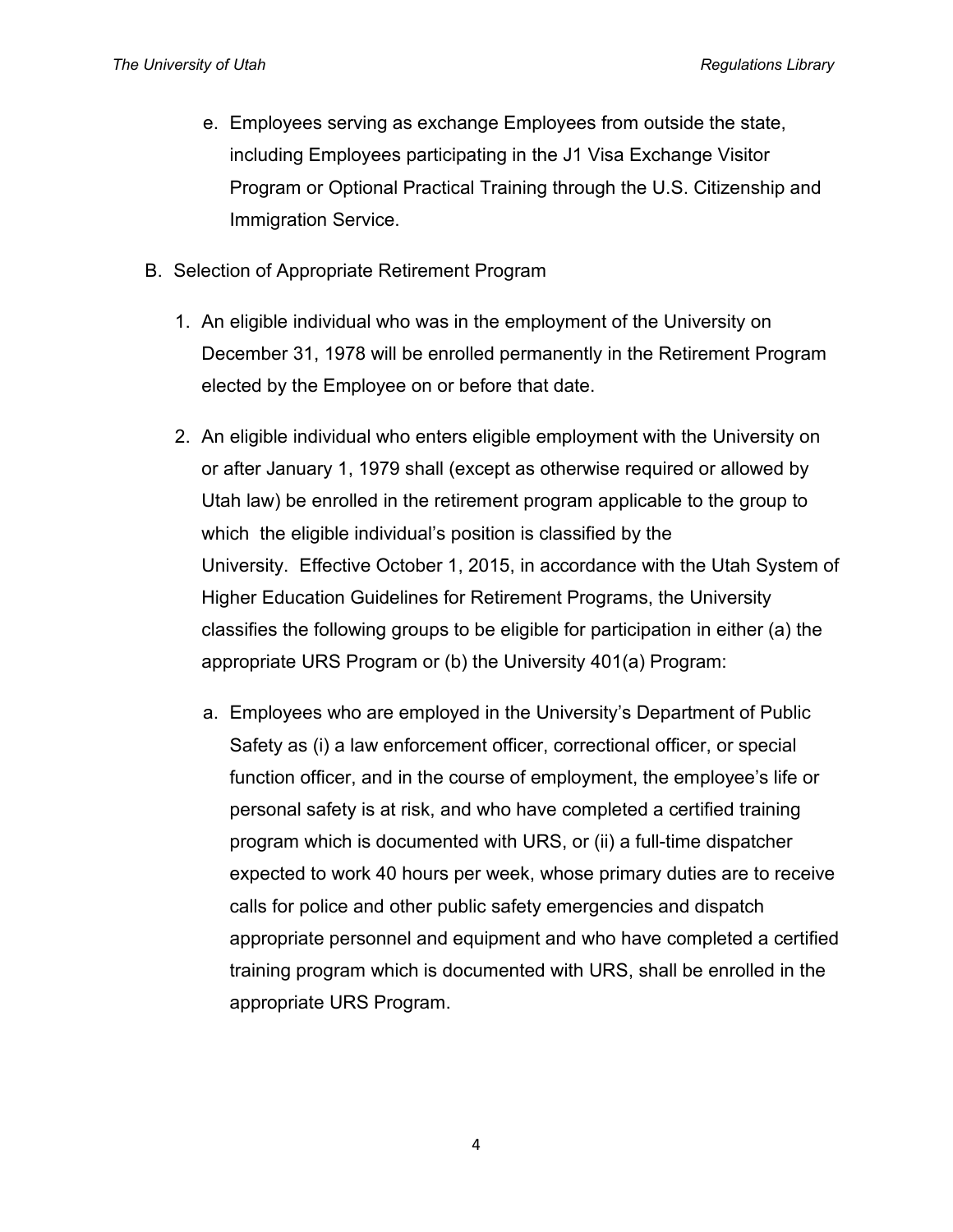- b. All employees who make an irrevocable election to participate in a URS Program (pursuant to paragraph  $4 \neq$ below) shall be enrolled in the appropriate URS Program.
- c. All other employees eligible to participate in a University-funded retirement program shall be enrolled in the University 401(a) Program.
- 3. Notwithstanding the preceding provisions of this Part B, an eligible person who was enrolled in a URS Program on October 1, 2015, shall remain enrolled in a URS Program as long as the person continues to meet the eligibility criteria for participation in a University-funded retirement program.
- 4. Notwithstanding the preceding provisions of this Part B, and as required by Utah law, all employees who begin eligible employment with the University who have previously participated in a URS Program and who make a timely, irrevocable election to participate in a URS Program as a University Employee shall be enrolled in a URS Program. However, to satisfy the University's fiduciary obligation to not impose on the University additional compensation expense, Employees who make such a timely election pursuant to this section III.B.4 shall have their compensation adjusted so that the amount of any additional University funding contribution to the URS Program shall be offset by a reduction in wages and related benefits for that employee to the extent necessary to achieve budget neutrality for that position.
- C. Additional Provisions Regarding the URS Programs
	- 1. The University shall pay contributions for those eligible employees enrolled in a URS Program, (unless otherwise required by URS for Tier 2 participants), in accordance with schedules and subject to limits established by law.
	- 2. Retirement benefits are available under a URS program only to Employees who meet the vesting requirements for members of the specific URS Program in which they participate.

5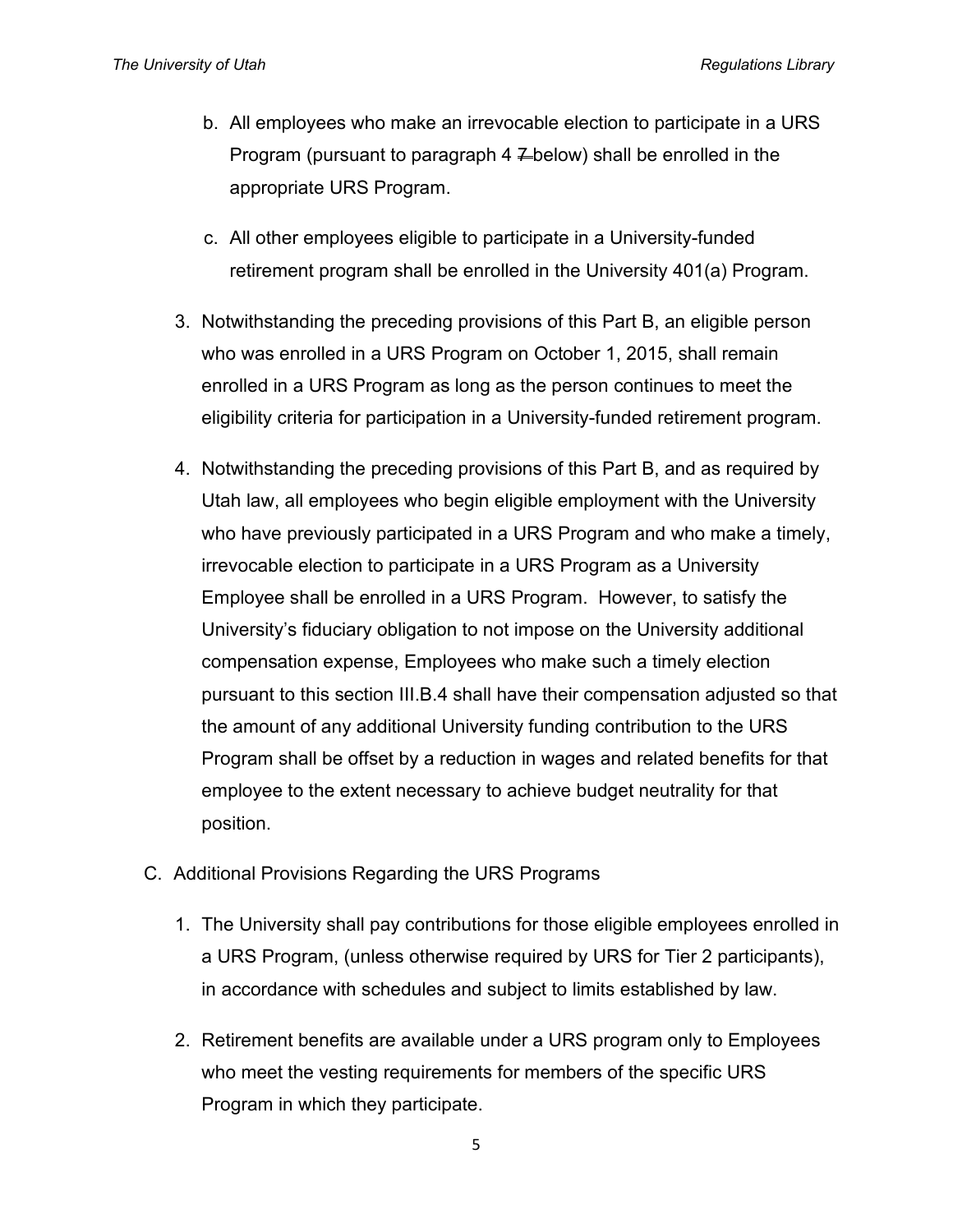- 3. For Employees who have completed a sufficient number of years of service in a URS program to be vested, the retirement benefits received upon retirement are governed by statutory provisions which take into account:
	- a. The accumulated contributions credited to the Employee's URS 401(k) account, if any, including earnings thereon in accordance with law.
	- b. The number of years of service while participating in URS (if the Employee participates in one of the defined benefit plans).
	- c. The Employee's pre-retirement compensation (if the Employee participates in one of the defined benefit plans).
	- d. The payment plan selected at the time of retirement.
- 4. Employees enrolled in a URS Tier 2 Program may elect to also contribute to the URS 401(k) plan, through voluntary payroll deduction. Participation in the URS 401(k) plan is governed by Utah law and applicable plan documents.
- D. Additional Provisions Regarding the 401(a) Program
	- 1. Contributions to the 401(a) Program are paid directly by the University, in accordance with the applicable plan document and subject to limits established by law.
	- 2. Employees participating in the 401(a) Program may choose from among the investment providers selected by the University from time to time in accordance with Utah System of Higher Education Guidelines for Retirement Programs and Utah law.
	- 3. Employees participating in the 401(a) Program may choose from among the various investment options provided by the investment providers, subject to the policies, rules and fees applicable to the investment options.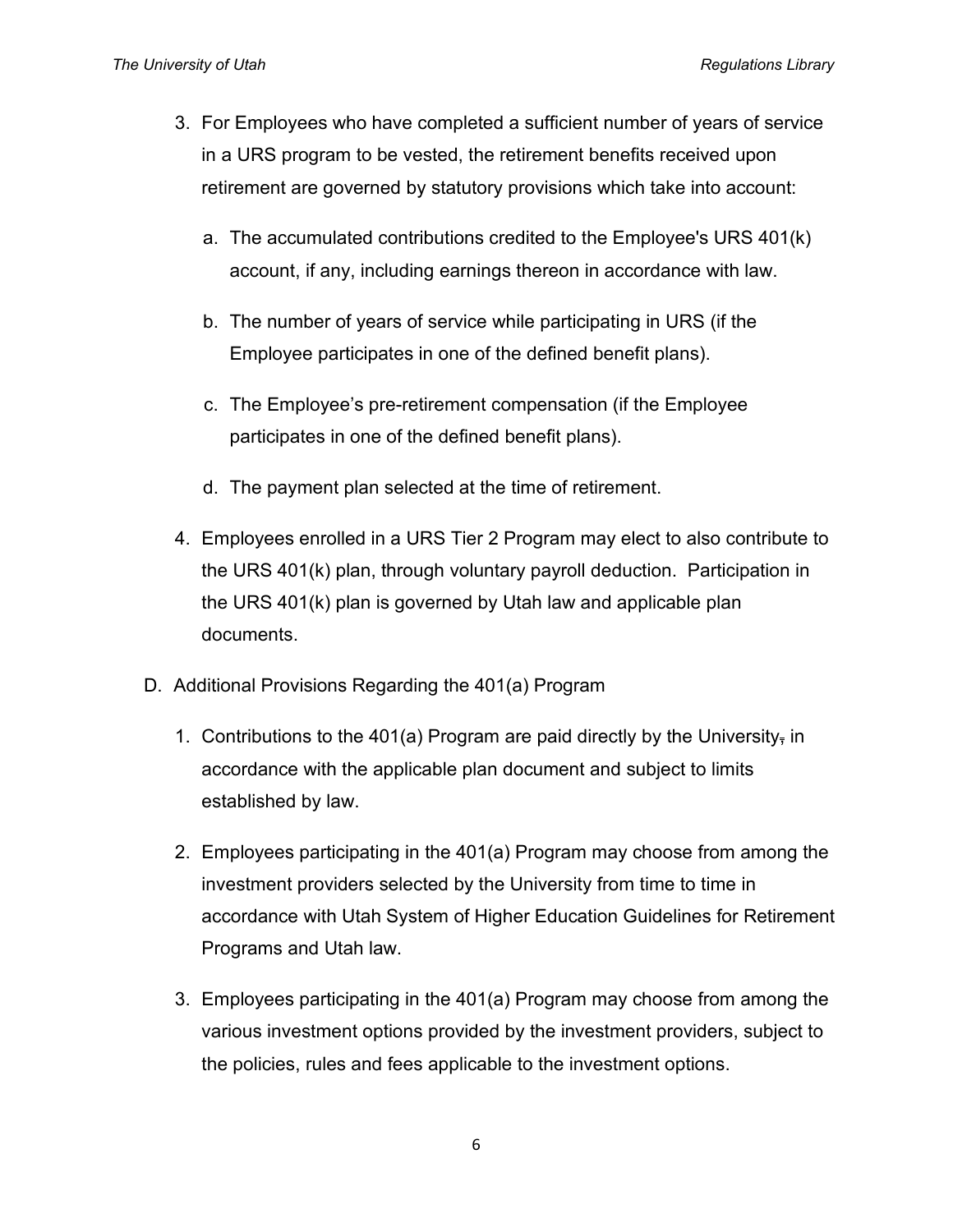- 4. Withdrawals from the 401(a) Program are governed by the applicable plan documents and law.
- 5. Upon retirement, the individual's monthly income derived from the 401(a) Program will be determined by: (1) the total contributions to the account of the Employee, together with earnings thereon, and (2) the payment or distribution options selected by the individual.
- E. Supplemental Retirement Plans
	- 1. The University may establish Supplemental Retirement Plans available for University Employees as provided by and in accordance with law.
	- 2. All Employees may choose to voluntarily participate in a Supplemental Retirement Plan established by the University, and may choose to contribute funds to the University's Supplemental Retirement Plans through payroll deduction, subject to the plan rules in the applicable plan document and maximum limits established by law.
	- 3. Contributions (including limits on contribution amounts), investment of funds, and withdrawals are governed in accordance with the applicable plan documents and law.
- F. Information on Retirement Programs and Related Benefits
	- 1. Additional information on retirement programs and plans may be obtained from Human Resources, including:
		- a. Designation of beneficiaries for retirement accounts and death benefits that may be available.
		- b. Maximum and minimum contribution limits for each retirement plan.
		- c. Withdrawal rules and requirements of each retirement plan.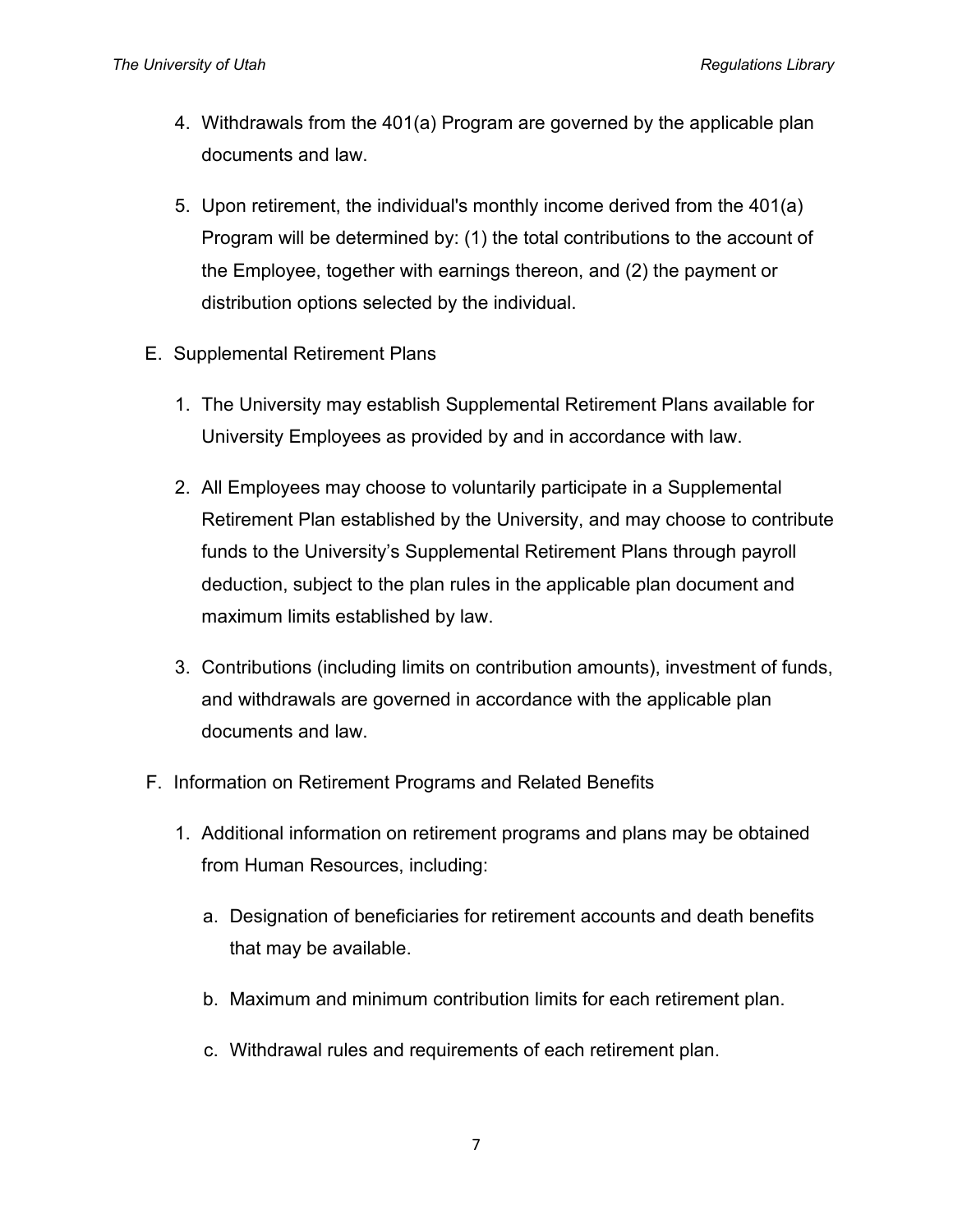2. Each investment provider offers University Employees confidential, free guidance on investment options, risk, fees, and contribution amounts, provided by licensed representatives.

*[Note: Parts IV-VII of this Regulation (and all other University Regulations) are Regulations Resource Information – the contents of which are not approved by the Academic Senate or Board of Trustees, and are to be updated from time to time as determined appropriate by the cognizant Policy Officer and the Institutional Policy Committee, as per Policy 1-001 and Rule 1-001.*

# **IV. Rules, Procedures, Guidelines, Forms and other Related Resources**

A. Rules

Rule 5-302B: Scope, Eligibility and Limitations for Retirement Programs – University of Utah Hospitals and Clinics Employees

- B. Procedures
- C. Guidelines
- D. Forms
- E. Other related resource materials

#### **V. References**

[Policy 5-001,](http://regulations.utah.edu/human-resources/5-001.php) Employee Definitions

[Policy 5-200,](http://regulations.utah.edu/human-resources/5-200.php) Leaves of Absence (Health-Related)

[Policy 5-302:](http://regulations.utah.edu/human-resources/5-302.php) Retirement Programs